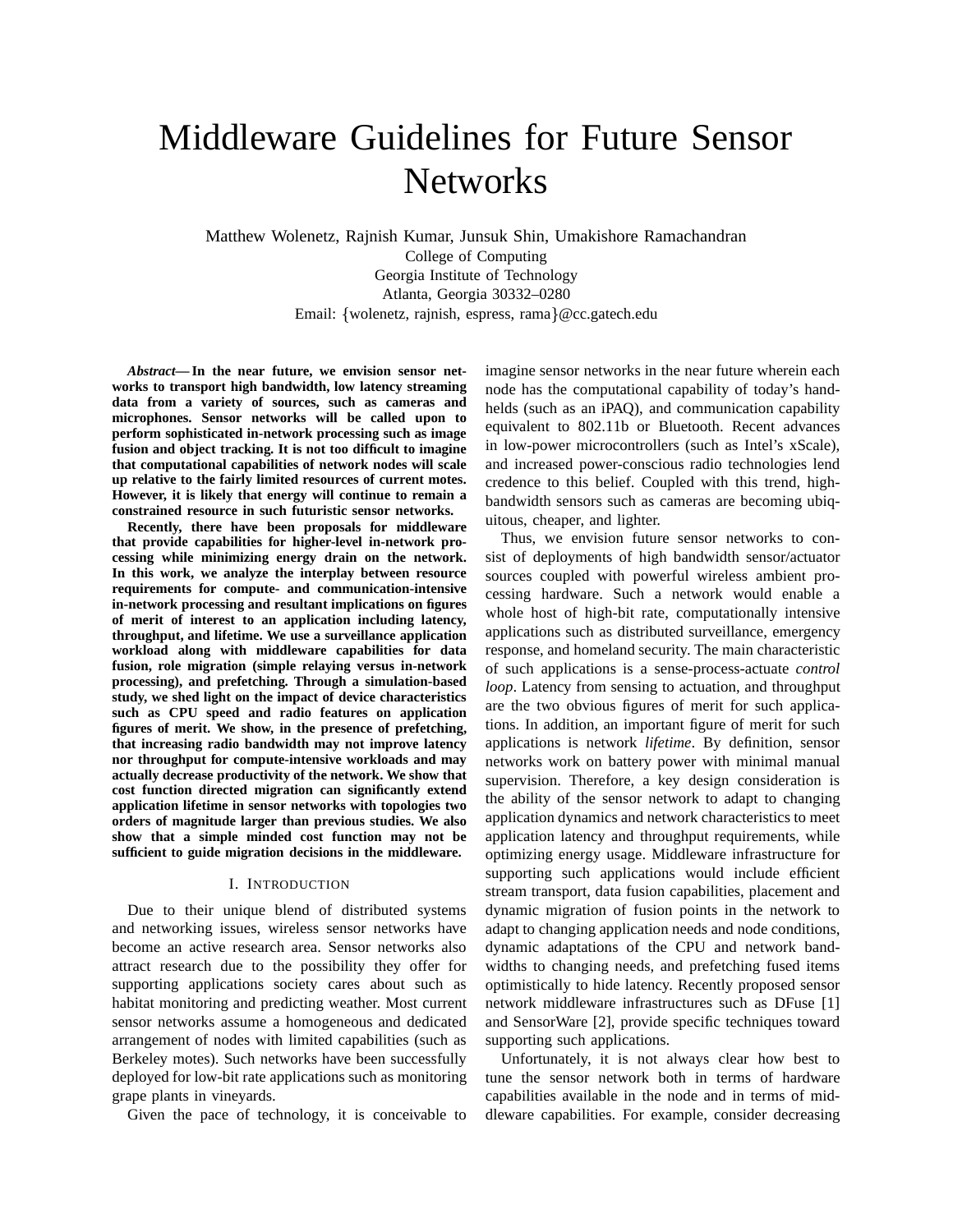CPU clock frequency to save processing energy. While possibly increasing network lifetime, slower processing may increase latency beyond tolerable limits for a compute-intensive application. On the other hand, if an application is communication-intensive and performance is limited by available network bandwidth at a node, then slower processing may yield the most energy savings without compromising performance. There are similar non-intuitive optimizations that are possible to fine tune the behavior of a sensor network. Thus, there is a need for a study that looks at the interplay between node characteristics and middleware features in the context of applications for such futuristic sensor networks. This is the focus of our work.

We develop a simulation framework enabling evaluation of these parameters. The simulation framework incorporates an application model that mimics a highbandwidth sense-process-actuate control loop; a model of DFuse middleware that includes capabilities for data fusion, dynamic and locally decided role migration, and prefetching; a power model for various clock frequencies of the CPU; and a power model for two different radios, each with two models for energy accounting in idle *listen* mode. Using this simulator, and using observed latency, instantaneous throughput, number of processed items, and network lifetime as figures of merit, we evaluate the tradeoffs among the above parameters.

The contributions of this work are several:

- 1) An event driven simulator enabling modeling of futuristic sensor networks with on the order of 1000 nodes, surpassing previous DFuse simulators capable of modeling the middleware on only tens of nodes with neither CPU nor memory power models.
- 2) Quantitative results showing tradeoffs among different tunable parameters of middleware and node architecture.
- 3) Analysis of results to reveal non-intuitive guidelines to help tune future sensor networks.

We quantify figures of merit for a baseline configuration of middleware with only fusion capability as a function of processor speed and radio characteristics. We then quantify figures of merit with prefetching and with both prefetching and role migration.

Analysis of results for prefetching confirms intuition and reveals several non-intuitive findings. For example, except for the highly inefficient ORiNoCo radio listen mode, varying radio power saving modes (such as *sleep* versus *listen*) does not result in a significant change in the network lifetime in the presence of prefetching. Similarly, radio bandwidth differences between ORiNoCo and Bluetooth do not significantly affect latency and throughput for applications employing compute-intensive fusion operations in the network. Prefetching results in increased throughput compared to the baseline. As a corollary to this positive result, network lifetime with prefetching is lower than the baseline since more work is being done per unit time.

Analysis of migration results yields similarly interesting findings. Even directing migration with a simple cost function that is based only on available energy in a node enables extension of application lifetime, confirming viability of middleware migration in large sensor networks. In most cases we study, this cost function yields only slightly lower latency and throughput than without migration, while extending lifetime and increasing delivered items per lifetime. However, interplay between radio bandwidth and migration cost yields poor performance with this cost function when migrating large state using the slower Bluetooth interface. In this case, although application lifetime was extended by a factor of 6 times, average latency and throughput suffered badly, leading to a drop in the total number of delivered items per lifetime.

We show, once migration is enabled using this simple cost function, compute-intensive workloads on high bandwidth radios and high bandwidth CPUs may perform as well in terms of throughput, latency, and delivered items per lifetime as communication-intensive workloads on low bandwidth radios with cheap CPUs. This promising result confirms the viability of our vision of future sensor networks for supporting high bandwidth, compute-intensive in-network processing.

The rest of the paper is organized as follows. In Section II, we present a motivating application scenario along with existing middleware support. The scope of this study is summarized in Section III. The evaluation methodology that includes the simulation framework, the application and power models is presented in Section IV. Results of the study and lessons learned are discussed in Section V. Related work is presented in Section VI, and concluding remarks with directions for future research are presented in Section VII.

## II. WORKLOAD AND MIDDLEWARE CHARACTERIZATION

## *A. Application Scenario*

As a concrete motivating application, consider a campus-wide surveillance application to provide safety for people on campus. The deployed infrastructure consists of a variety of high bandwidth sensors such as cameras and microphones scattered throughout campus. Nodes of the wireless sensor network are similarly scattered across the campus to provide redundant connectivity and in-network processing resources. Actuator nodes may be PDAs carried by security officers. As data from sensors pass through the network, nodes perform application-specific *fusion functions* (such as face detection and image correlation). Such an application that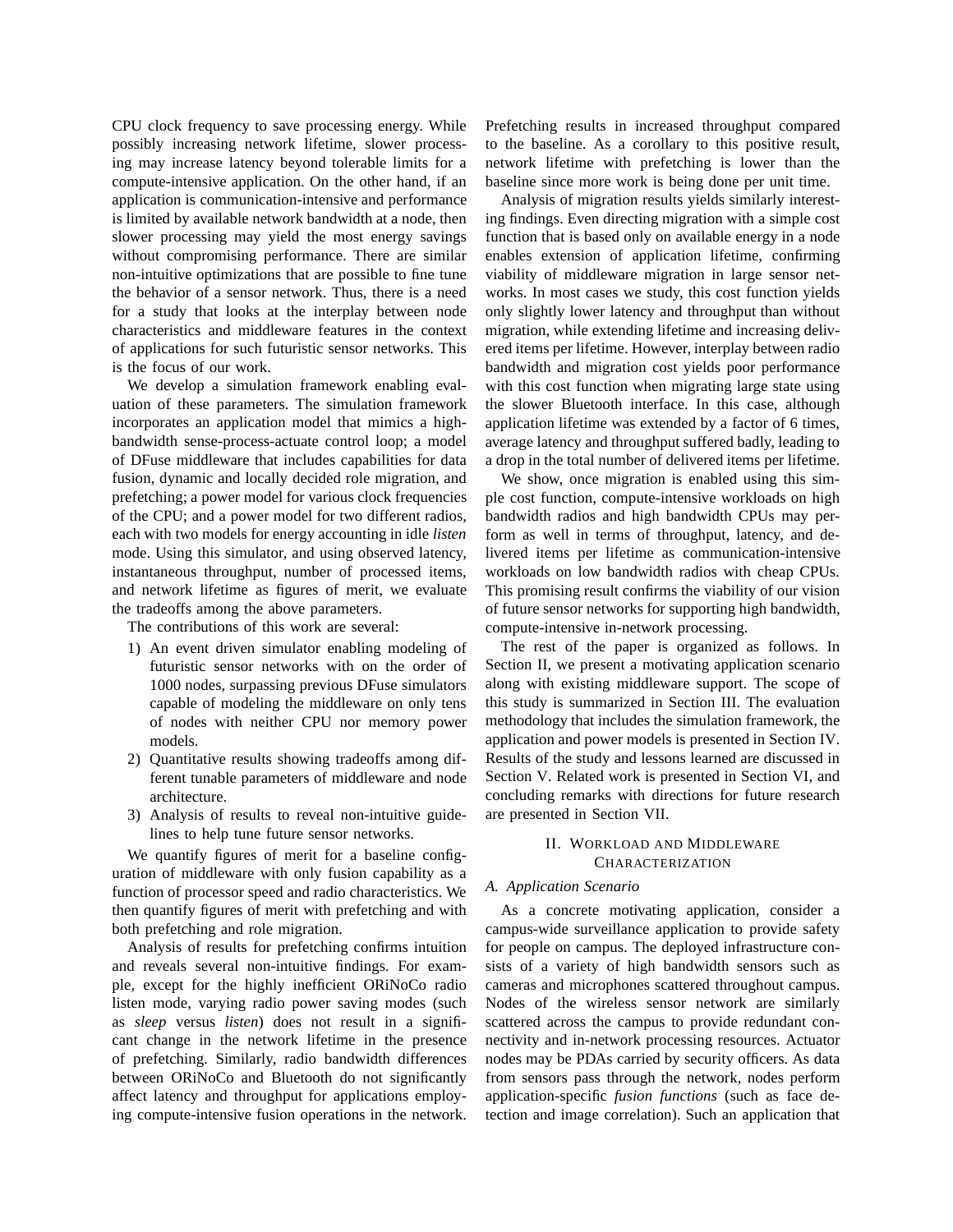performs in-network hierarchical computation is a *fusion* application. This specific application is an instance of the general *control loop* described earlier. Energy will continue to be a primary limiting factor for such a deployment, so performing in-network fusion in an energy conscious manner is key to application longevity.

### *B. Middleware Requirements*

Fusion application examples include streaming media, surveillance, image-based tracking and interactive vision. These applications share a common requirement of applying synthesis operations (fusion functions) upon multiple input streams in hierarchical manner. Fusion functions can be used for efficiency (e.g. compressing an input stream), or can be part of the application behavior (e.g. feature extraction from an image).

Fusion applications are typically described as a task graph, where nodes in the graph are of three types: data *source* (data producer node), *sink* (a node where a user presents requests), and *fusion* (a node which applies a fusion function). This graph is deployed as an overlay network using *relay* nodes to interconnect different nodes which are indirectly reachable. The relay nodes act as simple data forwarders. When bound to a network node, a task graph data fusion node becomes a fusion point.

To support the campus security application in a campus-wide sensor network, we need specific systems facilities: support for applying synthesis operations at fusion points, support for migration of fusion points from one dying or non-optimal network node to a more suitable node, and support to handle time-stamped data items produced from the data sources. Other middleware requirements include memory and buffer management, programming support, etc. Our work here focuses upon fusion point support and fusion point migration across network nodes because these two are the main sources of energy consumption.

Energy is *the* most critical resource in wireless sensor networks, and it is even more critical when we target high bit-rate fusion applications. Communication of one bit costs an order of magnitude higher than processing one instruction. However, with large amounts of processing occurring in-network, processing cost must be accounted for when managing energy. Similarly, large memory footprints may incur significant cost.

SensorWare [2], DFuse [1], and other middleware are available for supporting high-bit rate applications in sensor network environments. For example, DFuse supports *Fusion Channels* and their migration for supporting dynamic in-network processing of time-stamped data items. DFuse provides a framework for evaluating energy-aware cost functions locally at nodes at runtime to dynamically direct fusion point migration.

## III. SCOPE OF STUDY

The design space is vast: characteristics of the application including the size and shape of the deployment, and the nature of the processing involved in the network; characteristics of the middleware; and the characteristics of each node of the sensor network. We limit ourselves to studying a well-defined portion of the design space:

- Cameras are the only sensor devices. We use video streams in place of all possible kinds of streams.
- All nodes are tuned to the same characteristics for a given configuration of the sensor network.
- 64 sources, 1 sink, and 800 other nodes are deployed randomly in a square two-dimensional campus, with source nodes at the left and the sink at the right as shown in Figure 1. Node locations, though random, remain the same across our experiments. Non-uniform placements parallel realworld deployments where uniform placements and connectivity are hard to obtain. Each node begins with 1000mW\*hours and disconnects when it has less than 100mW\*hours. Campus size scales with radio range, keeping the starting topology constant across different experiments. The initial deployment is a connected graph.
- We use a model of DFuse as our middleware to perform fusion, migration, and prefetching of items needed for fusion. Up to 5 sets of input items can be prefetched by each fusion point. Each fusion point evaluates the *MEV* (minimize energy variance) cost function every minute to determine if and where to migrate among immediate neighbors. If a neighbor has 10mW\*hours more energy than the current fusion point, then migration to the neighbor with the most energy is triggered. We assume a greedy sink that continually requests the highest level of inference and aggregation from the point in the task graph furthest from the sources, driving the application to maximize throughput.
- We use several fusion functions ranging from simple collage to complex face-detection algorithm. The former results in a *communication-intensive* workload while the latter results in a *computationintensive* workload.

Application performance is quantified using the following figures of merit: latency, instantaneous throughput, number of processed items, and network lifetime. Given this design space, our study determines:

- 1) The performance of the two workloads for a baseline configuration of the sensor network without prefetching and migration. This configuration allows for globally tuning the device characteristics and carrying out fusion operations on the nodes.
- 2) The performance of the two workloads with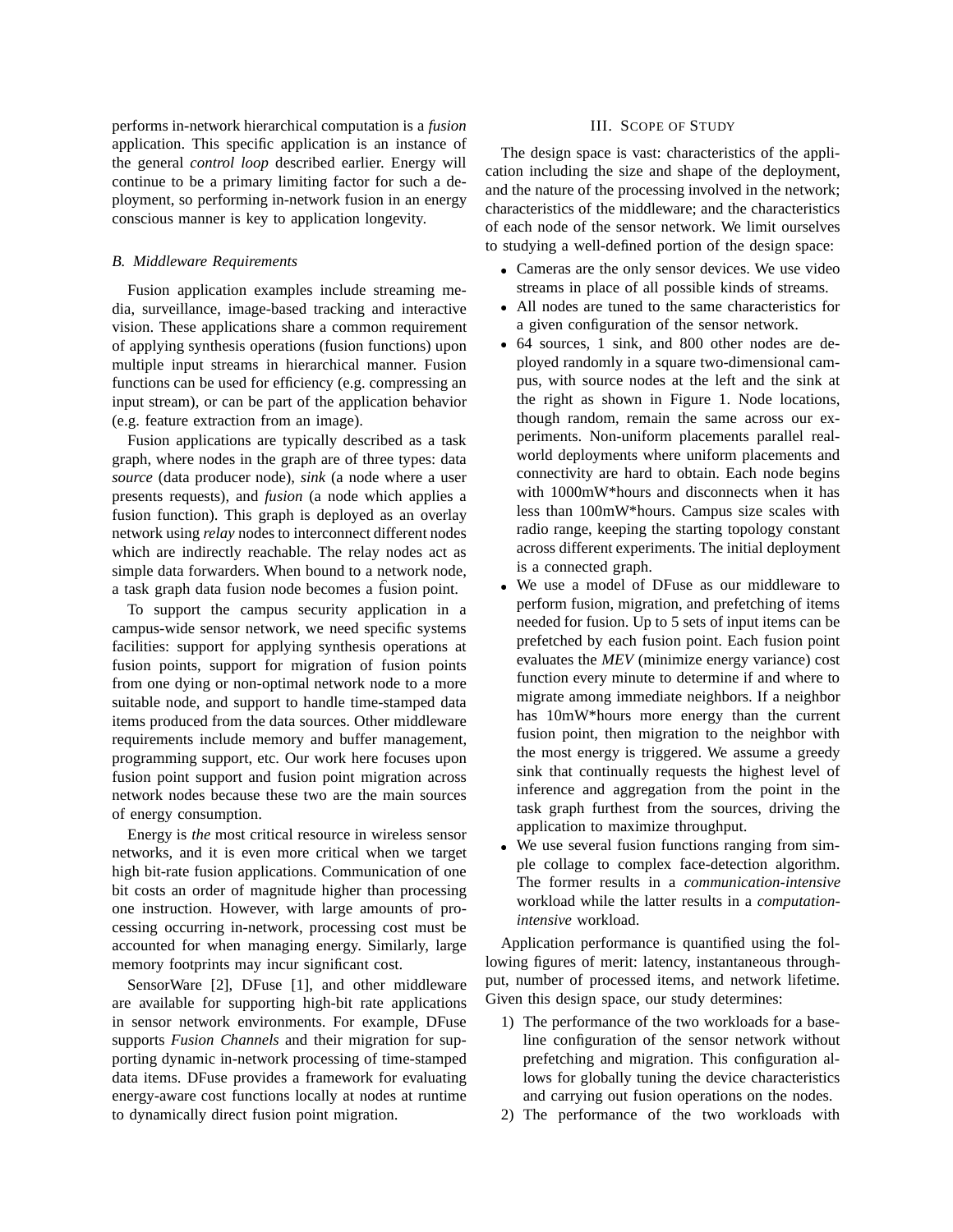prefetching of fusion function inputs.

3) The performance of the two workloads in the presence of migration using the *MEV* cost function.

## IV. EVALUATION METHODOLOGY

To quantify application performance, we build an event driven simulator encompassing futuristic sensor network devices, middleware and applications. This section first presents the set of application workloads designed to be representative of general high-bandwidth, low latency, and energy constrained sensor network applications. Then, it presents sensor network node power models commensurate with recent technology. Finally, it discusses details of the design and implementation of our simulator that binds these models of application workloads and node resources to a simulated sensor network middleware, while recording energy usage by simulated network node components over time.

## *A. Campus Surveillance Application*

We model the motivating surveillance application as a general fusion application that performs hierarchical in-network processing on streams produced initially by cameras. To arrive at a realistic model of video-based in-network processing and communication requirements, we use a representative set of fusion functions that an application can use as part of its deployed task graph. These functions are image *Collage*, which simply concatenates two input images together to produce its output; *EdgeDetect*; *Select*, whose output is the brightest of the two input images; *MotionDetect*, which is based on the calculation of a centroid of inter-frame differences and their extent; and a CPU-intensive face detection and recognition function (*FD/FR*).

Since active CPU energy consumption is related to how many cycles are required to complete one function, and memory and network energy consumption are related to the function's input and output data sizes, we report these numbers for each of the functions in Table I. For *FD/FR*, we use previously published time measurements [3] using 206MHz SA-1100 iPAQ H3600. We report measured results from our benchmarks for the remainder of the fusion functions. Our benchmarks are from a 206MHz iPAQ 3870 running Linux "familiar" distribution version 0.6.1. We believe the architecture difference between H3600 and 3870 is insignificant in this context. To verify measured time, we calculate instruction counts from assembly code generated by the gcc 2.95.2 ARM cross-compiler with "-c -g -Wa,-a,-ad" options. Because the code size of each function is small and the functions are iterative, SA-1110 with 16K-Icache and 8K-Dcache should obtain frequent cache hits and low CPI as shown in Table I.

With this set of fusion functions, we model a communication-intensive workload as an application

| Fusion<br>Function | Instr<br>Count | Cycles             | Time<br>(ms) | <b>CPI</b> | footprint (KB)<br>(I/O/Runtime) |
|--------------------|----------------|--------------------|--------------|------------|---------------------------------|
| Collage            | 309K           | 803.4K             | 39           | 2.59       | 112/112/                        |
| EdgeD              | 1844K          | 2616.2K            | 12.7         | 1.42       | 56/56/                          |
| Select             | 327K           | 721K               | 3.5          | 2.20       | 112/56/                         |
| <b>MotionD</b>     | N/A            | $100\overline{9K}$ | 4.9          | N/A        | 56/56/94                        |
| <i>FD/FR</i>       | N/A            | 1959M              | 9510         | N/A        | 30/30/3.5MB                     |

TABLE I: Fusion Function Costs: Required number of cycles, measured time, and memory footprint.



Fig. 1: Campus-Wide Surveillance Application Topology

which does not employ *FD/FR*, and we model a CPUintensive workload with a task graph including this heavyweight image processing function.

*Collage* and *Select* fuse two inputs into one output, while *EdgeDetect*, *MotionDetect*, and *FD/FR* each transform a single input into one output. We compose these two classes of functions into subgraphs and connect the subgraphs to build the application task graph. Each subgraph consists of a two-into-one fusion function whose two inputs come from two one-into-one fusion functions' outputs. We randomly choose functions from the appropriate class to perform task graph construction.

We map the tree-like task graph's fusion functions onto nodes closest to an exact tree geography. Using lowest hop-count paths between fusion points adjacent in the task graph, we build relay node chains to connect the deployment. We disguise fusion point I/O mismatches by assigning the upstream function's output item size as the size of items transmitted through the relay chain to the downstream function.

Figure 1 depicts a sample topology from our experiments, prior to any fusion point migrations and node failures. 64 cameras are located along the left edge, and the sink is located in the middle of the right edge. Many nodes and links in the sensor network are idle. Darker lines indicate actively mapped links (relay chains). Some nodes host more than one fusion point simultaneously.

To show that this topology is general, imagine replicating it so multiple trees emanate in different directions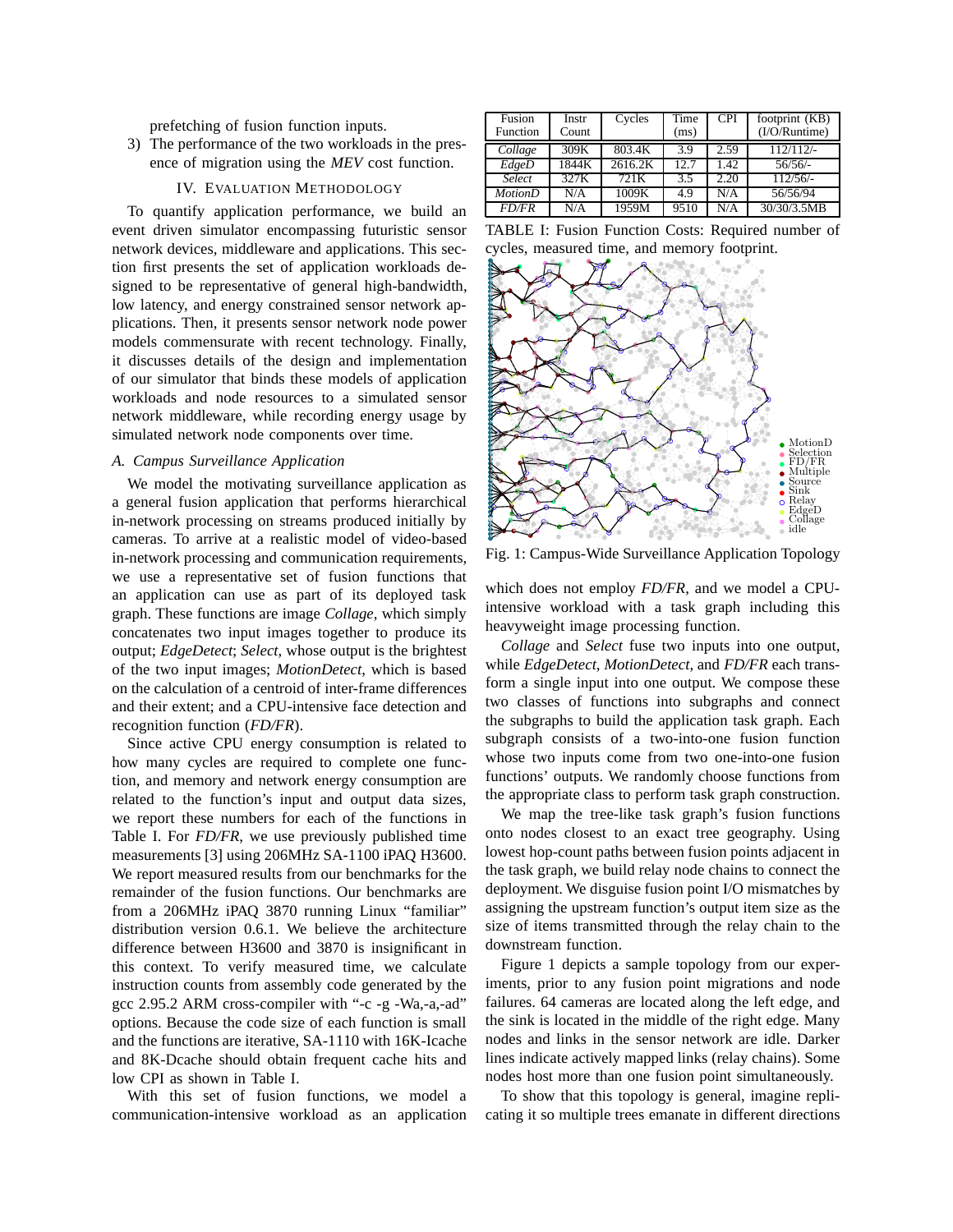| Mode     | Power (mW)<br>802.11b @ 11Mbps | Power (mW)<br>Bluetooth $\omega \sim 721$ Kbps |
|----------|--------------------------------|------------------------------------------------|
| Transmit | 1600.                          |                                                |
| Receive  | 950                            | 165                                            |
| Listen   | 805                            |                                                |
| Sleep    |                                | 30                                             |

TABLE II: Radio power model.

from the sink. Although there would be some overlap of links, the general hierarchical structure would remain intact. The geographical tree structure is generally representative of sensor network fusion applications, which are inherently location-based. Extension of this topology to one with multiple sinks is trivial by simply plumbing these extra sinks to the point in the hierarchy corresponding to the level of aggregation and inference required from the sources. Finally, multiple overlapping task graphs are a merger of basic structures like the topology presented here.

## *B. Power Models*

*1) Processor:* Voltage scaling is a popular technique for saving energy in today's CMOS microprocessors. Energy consumption in CMOS circuits can be accurately represented as a simple equation [4] that says clock frequency reduction linearly decreases energy consumption, and voltage reduction results in a quadratic decrease in energy consumption.

From SA-1100 specification, we find that the processor consumes at most 230 mW at 133 MHz, and at most 330 mW at 206 MHz at 1.5 Volts [5]. Power measurement experiments on SA-1100 microprocessor indicate that power requirement increases monotonically with increase in clock frequency [6], [7]. Earlier research on SA-110 confirms the linear relationship too [8]. We use a linear model for energy consumption based on these two data points for determining energy usage at clock speeds from 59-206MHz.

*2) Memory:* Memory is also a major source of energy consumption, especially for memory-intensive workloads [6]. But, its impact on overall energy consumption is difficult to predict because a change in clock frequency changes the available memory bandwidth in a non-linear fashion, and it also affects the energy consumption for memory access [7].

For our evaluation purpose, we use a simplified model for memory access energy breakdown. We assume that memory works in three modes similar to the operation of Direct Rambus DRAM (RDRAM): *active*, *idle*, and *sleep*. Power consumption in these modes is as cited by Fan *et al.* [9] (300 mW *active*, 20 mW *idle*, 3 mW *sleep*). We assume that while the CPU is executing a fusion function, the whole memory is being accessed actively. In a realistic scenario, CPU execution and memory activity will be interleaved, and memory will keep switching between active and standby modes during CPU execution. Our assumption accounts for the worst case energy consumption by memory and it also simplifies simulation efforts.

Pouwelse *et al.* [7] report that EDO-DRAM energy consumption per MB of data read decreases monotonically with increase in clock frequency. In other words, clock frequency scaling has opposite effects on CPU and memory energy consumption. Any potential dynamic CPU scaling decision needs to address this relationship. However, in our studies presented here, we do not perform this local dynamic CPU scaling, as we are interested in first discovering fundamental tradeoffs to help direct future work with local scaling.

*3) Communication:* Radio is the communication medium in our target sensor network domain, and it is the most power hungry among CPU, memory, and radio. Hence, saving communication energy is critical to increasing application lifetimes.

For our simulations, power consumption for different radio modes is shown in Table II. We use numbers corresponding to two different bandwidths: one with an OriNoCo network card [10], and another for a Bluetooth radio card [11]. Though the same OriNoCo card can operate at multiple data rates, corresponding power results are not available in their specifications. We use only one transmission rate for each of the two radios. Also, Bluetooth numbers are valid only for shorter transmission range ( 66 ft for Class 2 devices) compared to the range of  $802.11b$  ( $\sim$  500 ft in open and  $\sim$ 125ft in closed space). We scale campus size with respect to radio range to have the same initial topology across our experiments.

From our early experiments, we observe that energy drain by idle nodes waiting in *listen* mode for long periods of time dominates overall energy use by the network. One way of reducing this cost is to impose a duty cycle on the network nodes, enabling enables them to incur lower *sleep* radio costs for much of the time they would have been in *listen* mode otherwise. We therefore include a variant of the radio power model that assumes an optimal sleep duty cycle such that a radio never uses *listen* mode, but uses *sleep* mode instead. Having such a duty cycle incurs overhead (scheduling). Rather than imposing an arbitrary overhead onto our general sensor network model, we choose to explore the lower bound of radio cost in *listen* mode by including this optimal sleep mode as an optional radio power model. Previous research shows that such a lower bound assumption is reasonable by using an efficient radio to wake the main communication radio when necessary [12].

#### *C. Simulator*

We present here the event-driven simulator we have built to evaluate future sensor network de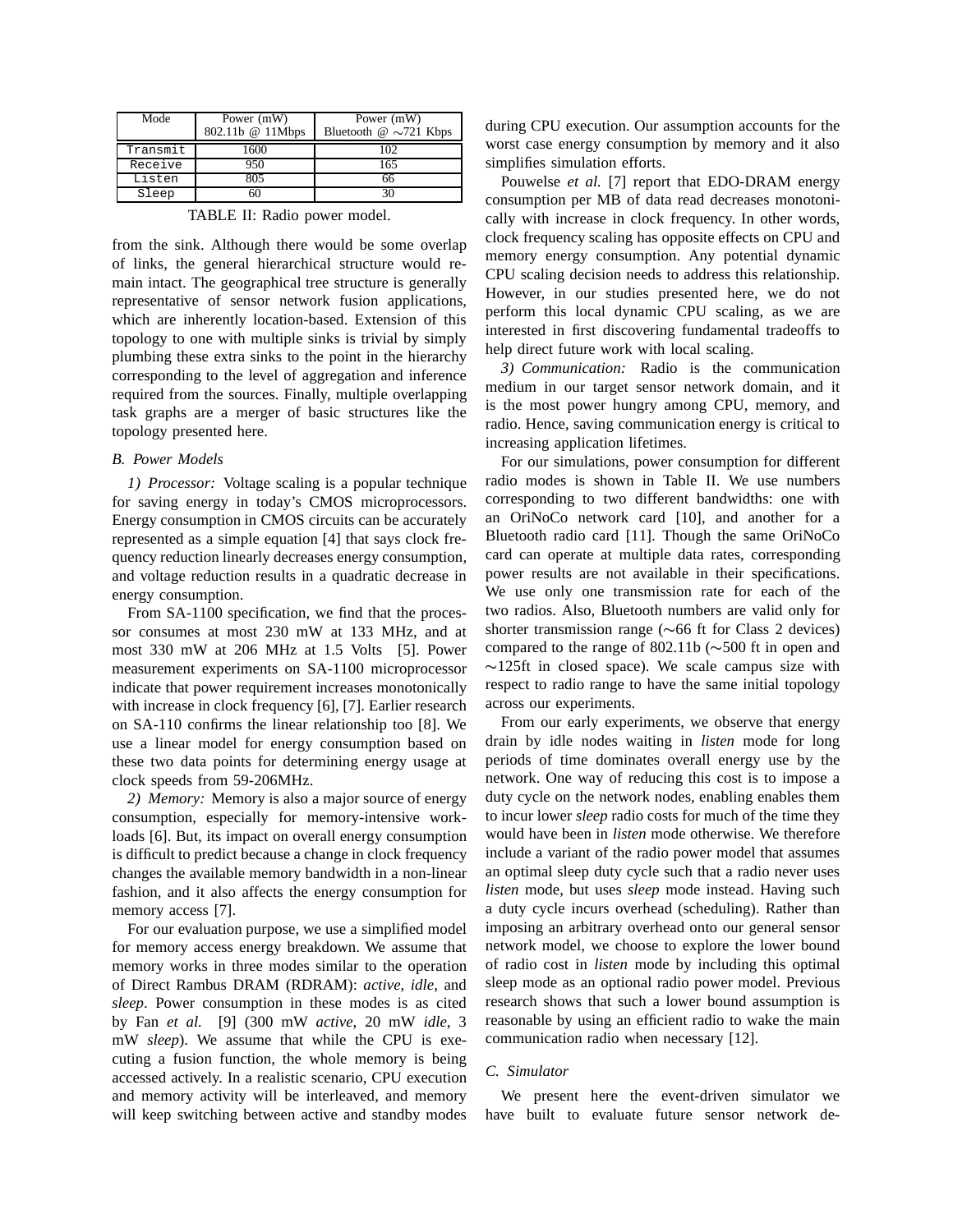ployments under varying architectural, middleware, and workload characteristics. It consists of approximately 5700 lines of C++ code, and is available for download at http://www.cc.gatech.edu/~wolenetz/files/ basenets 04 simdfuse.tar.gz.

The simulator includes a rich set of configuration options and is extensible to support additional simulated middleware features. Currently, our simulator models a sensor network as a collection of nodes and communication links, much as in Figure 1. It supports simulation of in-network data fusion on application generated items using application specified fusion functions. It also supports fusion point migration across nodes driven by an application specified cost function such as *MEV*. The current implementation supports upwards of 1000 simulated sensor network nodes. The limiting factor is recalculation complexity of routing tables using the  $O(n^3)$  Floyd/Warshall All Pairs Shortest Path algorithm, which happens every time a node dies due to low energy.

The simulator models shared scheduling of CPU and radio resources by multiple concurrent resource requests. For example, if a node hosts two fusion points that simultaneously begin fusion function execution, the simulator serializes their access to the CPU in simulated time.

The bulk of the simulator is concerned with accurately modeling the middleware with events ranging from message delivery to migration completion. For example, if a node on one of a fusion point's input relay chains shuts down, the simulator needs to correctly destroy and rebuild that input relay chain, rebuilding the routing tables during the process. Items in-transit on the relay chain need to be accounted for, and the state of both the producer and consumer ends of the relay chain needs to be updated to account for the change. Migration uses this basic relay chain rebuild mechanism to implement the remapping of a fusion point to a neighbor node. However, to prevent the need for the old fusion point host to forward later communications to the new host, migration is delayed until there are no items in-transit along any of the migrating point's input and output relay chains. Prefetching is implemented by giving each fusion point a buffer to store fused results into, and by attaching a sink directly to every fusion point. These special sinks incur no energy or delay costs, but they drive the fusion points to request and fuse as fast as possible while they have room in their local output buffers.

We use an ideal MAC layer that incurs neither energy nor latency overhead due to packet loss. The simulator serializes, in simulated time, all access to radio channels between nodes on a pairwise basis, modeling a very simple lossless and collision-free MAC layer. Future work will relax this ideal assumption, but we are looking for basic guidelines in this current work. We assume that the routing layer provides notification

of pending node battery failure piggybacked on top of regular traffic, enabling route maintenance. We currently impose no modeled overhead for local calculation of the cost function, as these are relatively infrequent and only incur minimal communication with immediate neighbor nodes (we do account for migration costs, though). We do not model the cost of initial application deployment currently, as this is highly dependent on many potential factors, primarily sensor node OS and bootstrapping characteristics.

### V. RESULTS

To answer the questions presented in the earlier scope section, we present the results of a series of experiments using our simulator with varying workload, architecture and middleware characteristics.

#### *A. Baseline Results*

First, we discuss resulting application figures of merit from simulations without using any middleware prefetching or migration features. Figure 2 presents round-trip latency, throughput, lifetime, and total number of delivered items for different CPU speeds, each of 2 radio types (ORiNoCo vs. Bluetooth), each of 2 sleep duty cycle configurations, and each of 2 application workloads. This combination of input variables leads to 8 different setups we experiment with at varying CPU speeds.

The top left graph shows round-trip latency at different CPU speeds for each of the 8 setups. An optimal sleep duty cycle makes no difference in achieved latency, so there are only 4 distinct curves visible. Sleep duty cycle makes no difference in achieved latency when all other variables are held constant because a more costly duty cycle will simply shorten application lifetime by draining nodes' energy faster, but it does not impact communication behavior. CPU-intensive application workload latency decreases as CPU speed increases. Additionally, the slower Bluetooth interface (750Kbps vs 11Mbps ORiNoCo) causes larger latency for both of the workloads. The ORiNoCo communication-intensive workload achieves the best latency.

The top right graph shows throughput at different CPU speeds. For the CPU-intensive workload, throughput increases monotonically with CPU speed increase. However, as in the latency graph, CPU speed does not affect the communication-intensive workload's throughput. Similarly, ORiNoCo achieves better throughput than Bluetooth for this baseline.

The bottom left graph depicts application lifetime, *i.e.*, the amount of time before the application's task graph becomes partitioned due to node failure. The communication-intensive workload has a longer lifetime. The effect of not using an ideal sleep duty cycle is apparent here, where expensive ORiNoCo radio listen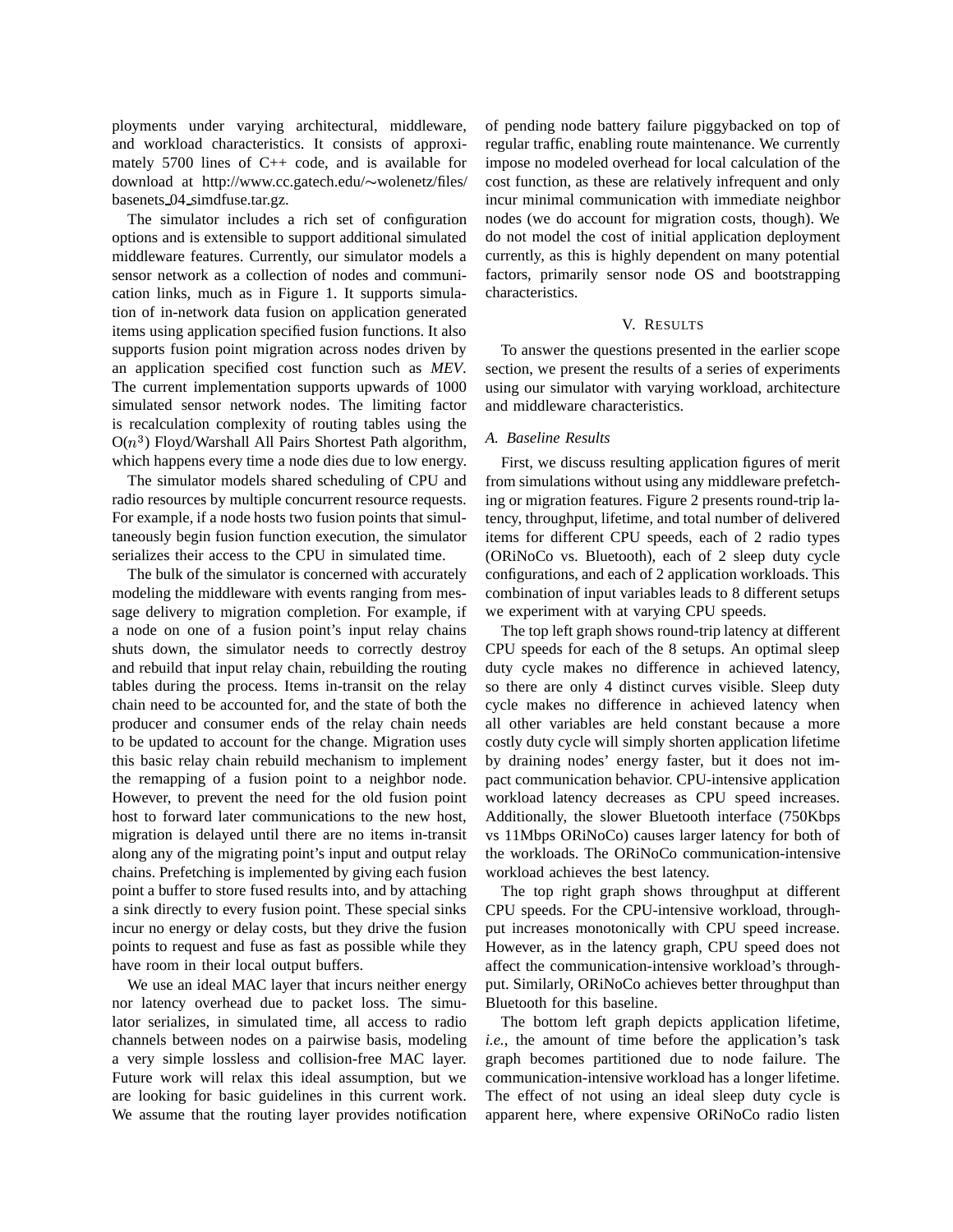

Fig. 2: Baseline results: Migration and Prefetching Disabled

energy in combination with sleep duty cycle leads to the lowest application lifetimes. Also, it is interesting to note that the communication-intensive workload has shorter lifetime than the CPU-intensive workload when using ORiNoCo and an optimal sleep duty cycle. This implies that communication is more costly than computation for the communication-intensive workload using the ORiNoCo radio. Bluetooth setups reverse this relation, giving longer lifetimes for communicationintensive workloads, and longer lifetimes overall against ORiNoCo configurations.

The final bottom right graph in Figure 2 gives the number of delivered items (per application lifetime) for different setups and CPU speeds. The communicationintensive workload, with ORiNoCo, does best because ORiNoCo provides the largest bandwidth, enabling much higher throughput while having midrange application lifetime. The CPU-intensive workload with any radio configuration results in a much lower number here, due to the high latency (and incurred CPU energy cost plus radio sleep cost) per item delivered.

#### *B. Middleware Prefetching Results*

Next, we present effects of enabling middleware prefetching upon application figures of merit for the same setups as above. Figure 3 shows the results. Results indicate that prefetching has a very good effect upon latency, cutting it in approximately half vs the baseline results, and improves throughput similarly. Prefetching at all levels in the task graph enables pipelining of items. Prefetching disguises radio differences under CPUintensive workloads in terms of latency and throughput: maximum latency when prefetching is enabled is upper bounded by the slowest step in the pipeline, which is CPU-bound in CPU-intensive workloads.

Throughput improves with prefetching, so energy consumption per unit time in the overall network also increases for all cases, leading to a drop in lifetime. However, prefetching increases the number of delivered items per application lifetime in general for both workloads, wasting less energy overall listening or sleeping. For the same reason, when prefetching is enabled, the number of delivered items for the communication-intensive workload with an expensive listen mode rises to become close to the amount for the optimal sleep duty cycle radios.

#### *C. Middleware Migration Results*

Here, we present the effects of migration on application figures of merit while keeping prefetching enabled. Figure 4 shows the results.

The latency, although not as "smooth" as earlier experiments, is fairly similar in trend: it improves with increasing CPU speed. Furthermore, the CPU-intensive workload continues to be the worst performing and most sensitive to CPU speed. Latency spikes seen in the Bluetooth CPU-intensive configurations result from large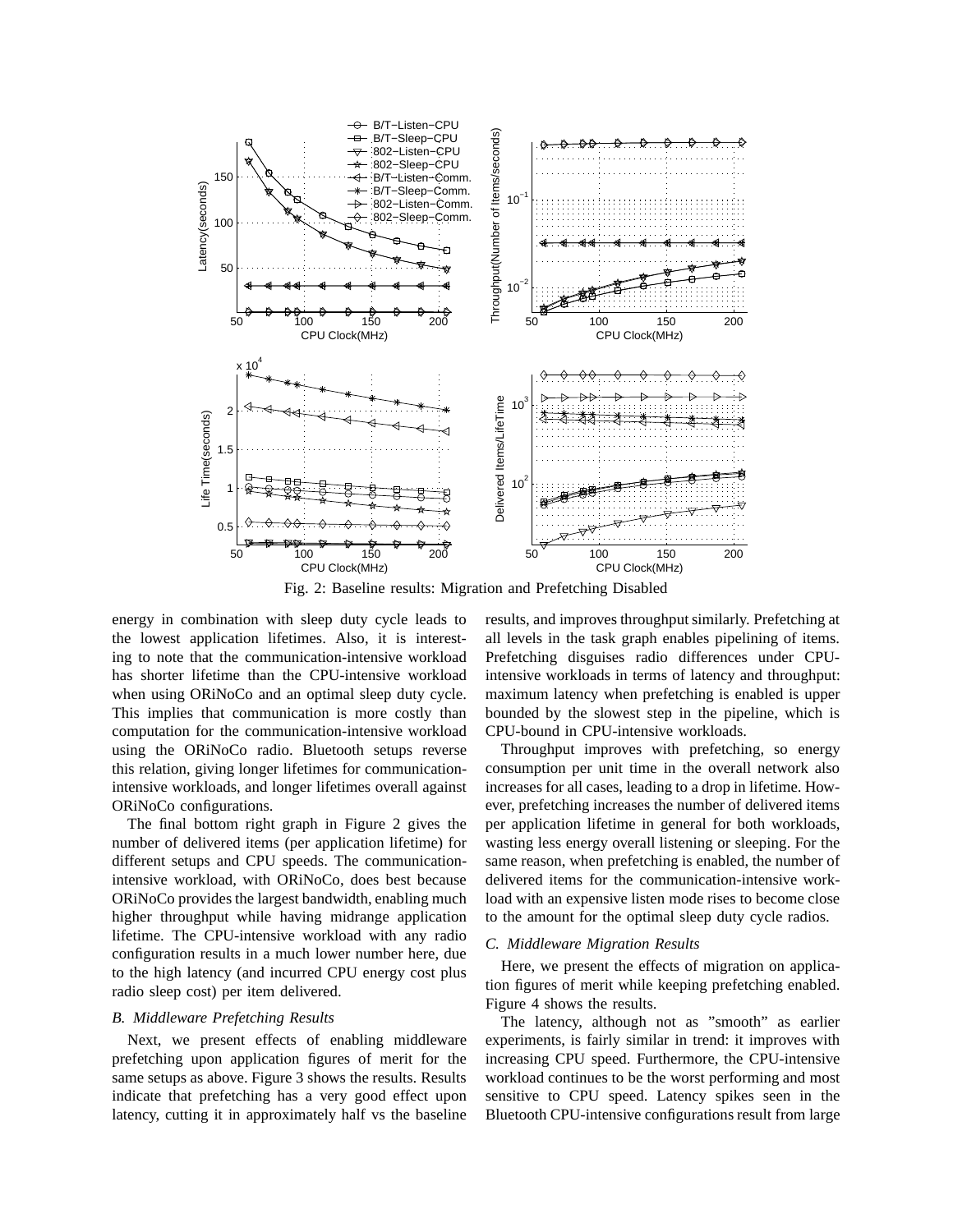

Fig. 4: Results with Prefetching and Migration Enabled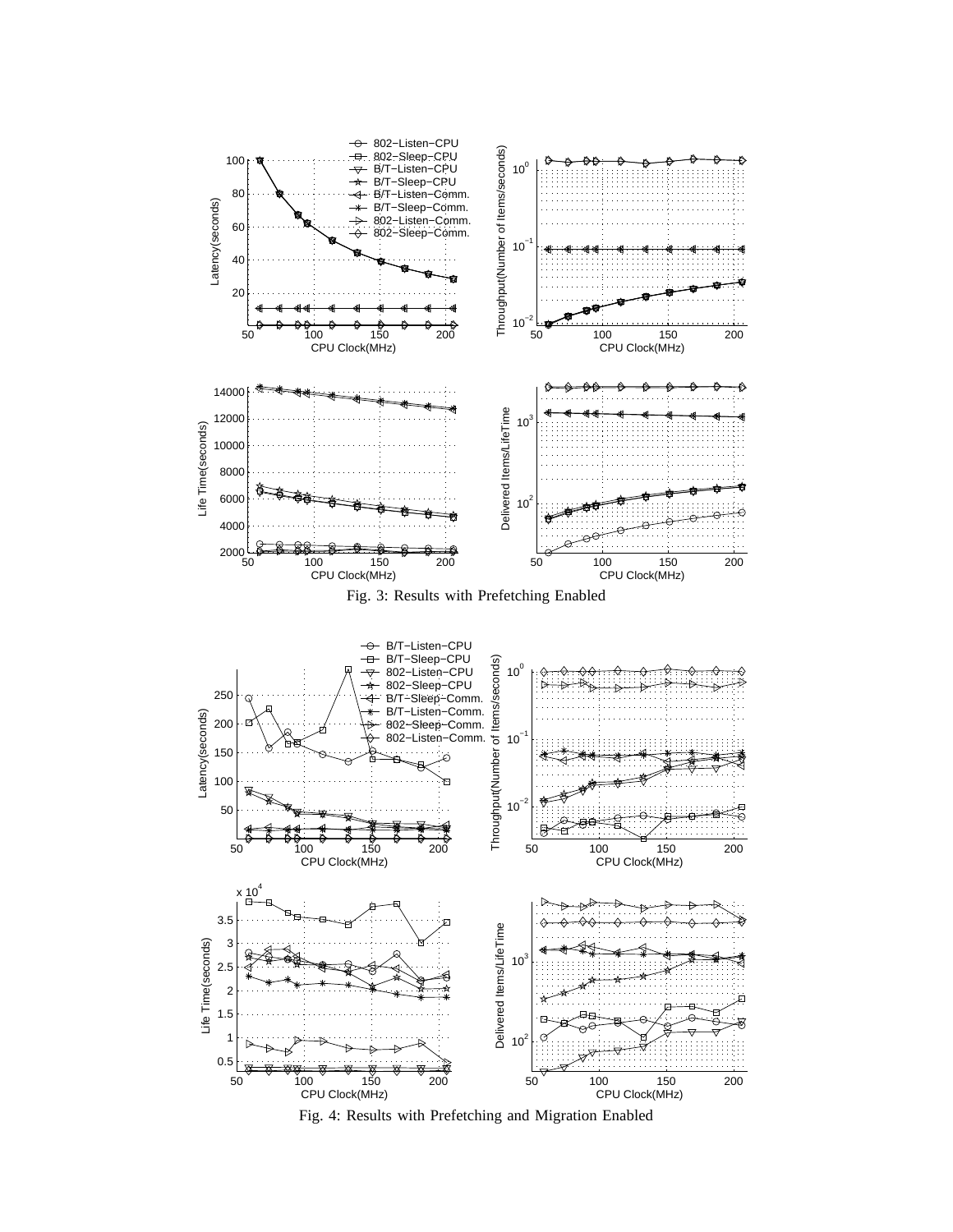latency incurred during migration of fusion function state (which, for the CPU-intensive workload's *FD/FR*, is over 3MB). Limited Bluetooth bandwidth in combination with frequent migrations triggered by the *MEV* cost function leads to these spikes. Throughput suffers similarly under Bluetooth CPU-intensive configurations with migration.

Minor differences appear in throughput results for other configurations that are artifacts of differing migration paths chosen by MEV. For example, there is a perceivable difference now between ORiNoCo CPUintensive workloads' throughput with and without an optimized sleep duty cycle.

Lifetime results with prefetching and migration are quite interesting. As expected, many of the configurations experienced greatly increased lifetimes. For example, the Bluetooth, CPU-intensive, optimized sleep duty cycle configuration increased its lifetime from approximately 5000-7000 seconds without migration to 30000- 40000 seconds with MEV migration. This makes sense for this configuration because its radio energy drain is cheapest, and it spends much of its time performing highlatency migrations, during which a migrating channel performs no actual fusion, also limiting the usage of processors.

Delivered items per lifetime increases for all configurations when migration is enabled. This is because the *MEV* cost function enables a task graph to remap itself locally when a node hosting a fusion function has a failing battery. Migration enables an application to take advantage of redundant energy resources in the network.

Over all experiments, the CPU-intensive workload achieves increased delivered items per lifetime in general as CPU speed increases, whereas the communicationintensive workloads do not experience this trend. CPU speed increase incurs a smaller increase in energy consumption. Hence, throughput increases as CPU speed increases, with a smaller increase in energy consumption. At low CPU speeds, communication-intensive workloads are already near their maximum throughputs.

## *D. Lessons learned*

Our results confirm intuition that latency and throughput are very closely dependent upon the architectural configuration options. From this, we can see benefits of multiple clock frequency and variable bandwidth support. A typical sensor network environment will get bursty load, and such bursts can be handled by temporarily increasing the CPU clock frequency and network bandwidth. Also, migration has to be done judiciously with a carefully chosen cost function. Indiscriminate use of migration may result in wasting energy and greatly reducing throughput.

### VI. RELATED WORK

Our work to characterize future sensor applications is motivated from recent middleware initiatives such as IrisNet [13] and DFuse [1] to support smart sensors, and current technology trends such as voltage and frequency scaling [7], [9], [14], [15]. These studies reinforce our own vision for the future evolution of sensor networks assumed in this study.

IrisNet builds on the ubiquity of cameras and their role in serving as a source for abundant information. IrisNet uses a database centric approach to publish generated data, and uses XML to query the network. Sensors send their data to a resource-rich proxy that processes the data to find interesting features and update the sensor database distributed across the network. As the processing nodes are always powered, IrisNet does not care about optimizing energy consumption.

DFuse middleware supports migration of processing across nodes to save energy or to balance load. This is done using application-specified cost functions similar to the one used in our work to test the effectiveness of migration. However, the results presented in [1] account only for transmission energy and not for energy consumed by processing or memory at a node. Also, the DFuse study, while based on an actual sensor network deployment, is limited to 12 nodes and is bound to their hardware characteristics. Our simulation-based study supports evaluation of varying middleware and architectural characteristics for sensor networks on the order of 1000 nodes.

Other simulation frameworks exist for evaluating sensor network infrastructures such as Prowler [16] and Em\* [17]. Both of these wireless network simulation frameworks are specialized towards Berkeley mote sensors and communication channels. Our study focuses on modeling energy usage and performance of DFuse-like middleware for a whole range of futuristic sensor node architectures, requiring a fairly detailed implementation of the middleware inside the simulator and a decoupling from a specific target device. Relaxing the ideal MAC layer assumption is a clear avenue of future work that will benefit from existing work such as Prowler's probabilistic wireless model and Em\*'s MAC simulator.

In pursuit of quality of service support and saving energy, researchers have developed techniques for adapting the application [18], middleware [19], OS [20], network protocols [21], and hardware [22]. There is a need to look into adaptation in a coordinated manner and across layers and our study is an effort in that direction.

#### VII. CONCLUSION

We envision future sensor networks to be comprised of nodes that have the computational power of today's handhelds and wireless communication capabilities of